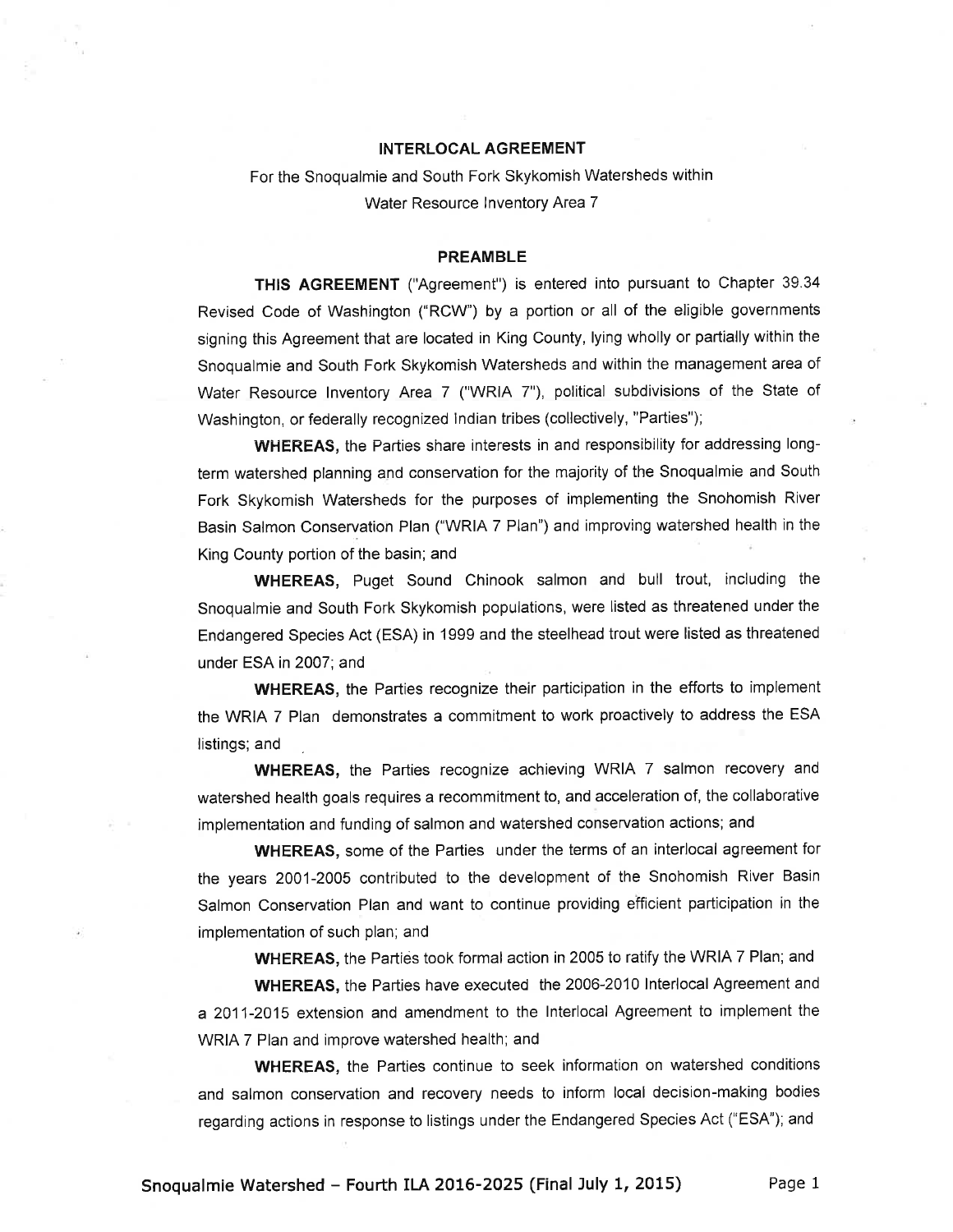WHEREAS, the Parties have completed the first 10 years of WRIA 7 Plan implementation by prioritizing and contributing resources and funds for implementing projects and programs to protect and restore salmon habitat and watershed health; and

WHEREAS, the Parties wish to continue this effort for identifying, coordinating and implementing habitat, water quality, flood hazard reduction, and water quantity projects at the watershed level under the terms of an interlocai agreemeni; and

WHEREAS, the Parties continue to have interest in achieving multiple benefits by integrating salmon recovery and watershed health projects and programs with other important resource considerations such as agriculture, forestry, biodiversity, wildlife, open space and recreation; and

WHEREAS, the Parties' goals include the preservation of the Snoqualmie Valley's rural character while strengthening vibrant cities; and

WHEREAS, the Parties recognize and respect the present-day and historical importance of the watershed and its resources to tribal culture, economy and customs; and

WHEREAS, the Parties recognize and value the present-day and historical connection of its citíes and unincorporated communities to the river and the natural resources of the Snoqualmie watershed; and

WHEREAS, the Parties have an interest in participating in the Snohomish Basin Salmon Recovery Forum and other salmon recovery groups; and

WHEREAS, the Parties have an interest in supporting implementation of the Puget Sound Partnership Action Agenda to restore the health of the Puget Sound as it relates to salmon recovery and watershed health; and

WHEREAS, the Parties recognize that addressing watershed issues and implementing salmon conservation and recovery actions may be carried out more efficiently if done on a cooperative basis.

NOW, THEREFORE, the Parties hereto do mutually covenant and agree as follows:

MUTUAL CONVENANTS AND AGREEMENTS

 $1 -$ 

DEFINITIONS. For purposes of this Agreement, the following terms shall have the meaning provided for below:

- 1.1 **ELIGIBLE GOVERNMENTS:** The governmental entities eligible for participation in this Agreement are King County; federally recognized lndian tribes located within WRIA 7; the Cities of Carnation, Duvail, North Bend, Snoqualmie, and Sammamish; and the Town of Skykomish.
- 1.2 SNOQUALMIE WATERSHED FORUM: The "snoqualmie Watershed Forum" creaied herein, the governing body responsible for implementing this Agreement,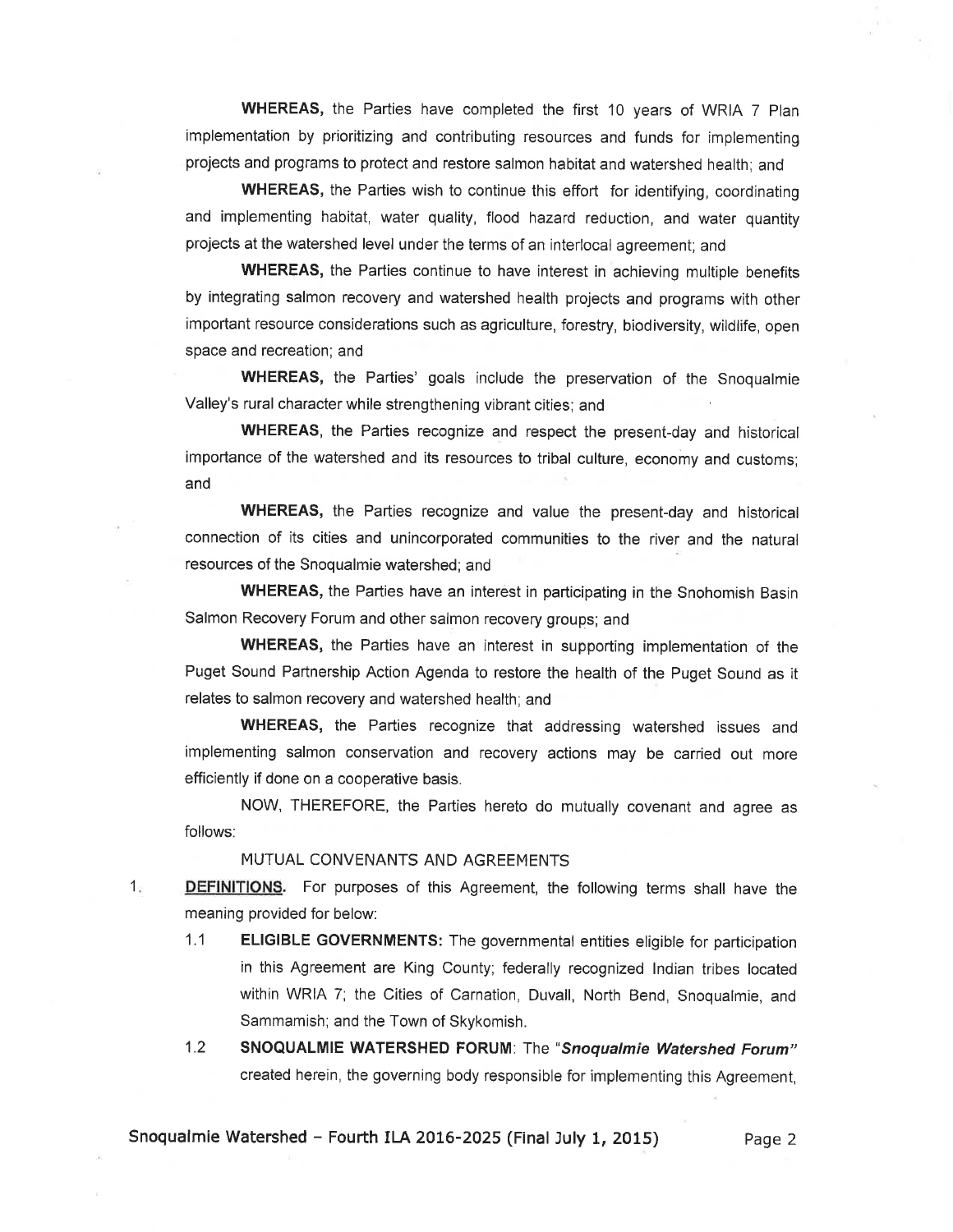is comprised of designated representatives of eligible governments who have authorized the execution of and become Parties to this Agreement.

- 1.3 SNOHOMISH BASIN SALMON RECOVERY FORUM: The "Snohomish Basin Salmon Recovery Forum" (hereinafter referred to as "the Recovery Forum") is the cooperative body comprised of local governments, the Tulalip Tribes, special districts, and stakeholder representatives from throughout WRIA 7.
- Snohomish River Basin Salmon Gonservation Plan: The "Snohomish River Basin Salmon Conservation Plan" (hereinafter referred to as "the Salmon Conservation Plan") is the document and any subsequent updates adopted by the Recovery Forum, developed by the Snohomish Basin Salmon Recovery Forum outlining actions for salmon recovery in response to listings of chinook and bull trout under the ESA. 1.4
- SERVICE PROVIDER(S): Service Provider(s), as used herein, means that entity which supplies staffing or other resources to and for the Snoqualmie Watershed Forum, in exchange for payment. The Service Provider(s) may be a party to this agreement. 1.5
- STAKEHOLDERS. "Stakeholders" refers to those public and private entities within the WRIA 7 who reflect the diverse interests integral for planning for recovery of the listed species under the ESA, which may include but is not limited to agriculture, environmental and business interests. 1.6

### PURPOSES. The purposes of this Agreement include the following: 2.

- 2.1 To provide a mechanism and governance structure for the protection and restoration of the health of the Snoqualmie and South Fork Skykomish watersheds
- 2.2 To provide a rnechanism for sharing information; facilitating multiple benefit projects and programs, and coordinating local efforts to address issues with watershed-wide implications, including but not limited to habitat restoration and protection, flood hazard reduction, surface and groundwater quality, and water quantity.
- 2.3 To provide a mechanism and governance structure for the joint implementation of the Salmon Conservation Plan particularly related to the King County portions of WRIA 7 including important work along waterways that support salmon populations, including those areas above anadromous barriers such as above Snoqualmie Falls. This work is intended to inform local decision-makers about actions needed to respond to issues arising out of listings under the ESA.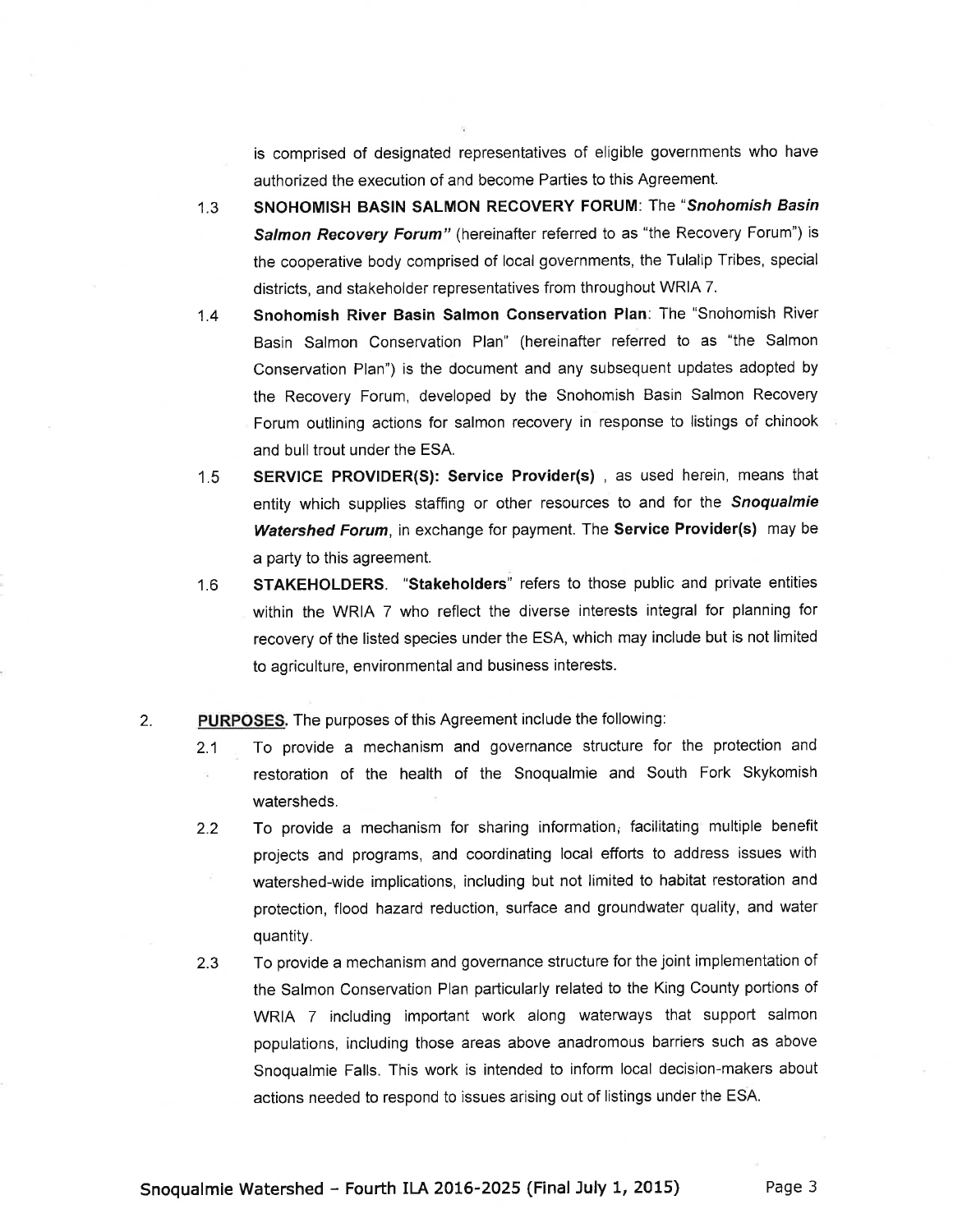- 2.4 To develop and articulate Snoqualmie Watershed-based positions on key issues ' during the implementation and adaptive management of the Salmon Conservation Plan. The Parties retain the right to submit comments on behalf of their individual governments.
- 2.5 To provide a mechanism for cooperative review and implementation of policies, programs and regulations to support salmon recovery, and to inform land use planning, incentive programs and outreach efforts.
- 2.6 To provide for the ongoing participation of citizens and other stakeholders in salmon recovery and other watershed efforts and to ensure continued public outreach efforts to educate and garner support for current and future watershed and ESA efforts.
- 2.7 To provide a mechanism for securing technical assistance and funding from federal, state and other agency sources.
- 2.q To provide a mechanism for the implementation of other multiple benefit projects such as habitat, surface and groundwater quality, water quantity, flood hazard reduction projects with other local, regional, tribal, state, federal and non-profit funds as may be contributed to or secured by the Snoqualmie Watershed Forum. Such projects may also include actions to benefit agricultural lands or other important resource lands, provided that such actions stem from integrated multi-objective planning efforts in the watershed.
- 2.9 To annually recommend projects for grant funding by the King County Flood Control District through the District's Cooperative Watershed Management grant program.
- 2.10 To provide a framework for cooperation and coordination among the Parties on issues relating to the WRIA 7 or sub-WRIA 7 basin planning or to meet the requirement of a commitment by any Party to participate in WRIA 7 based or watershed basin planning in response to any state or federal law which may require such participation as a condition of any funding, permitting or other program of state or federal agencies, at the discretíon of such Party.

It is not the.purpose or intent of this Agreement to create, supplant, preempt or supersede the authority or role of any jurisdiction, governmental entity or natural resource policy body.

**EFFECTIVE DATE AND TERM.** This Agreement shall become effective on January 1, 2016, provided it has been executed by King County and at least two (2) of the eligible member cities, towns, or tribes within the King County portion of WRIA 7, as authorized  $3<sub>1</sub>$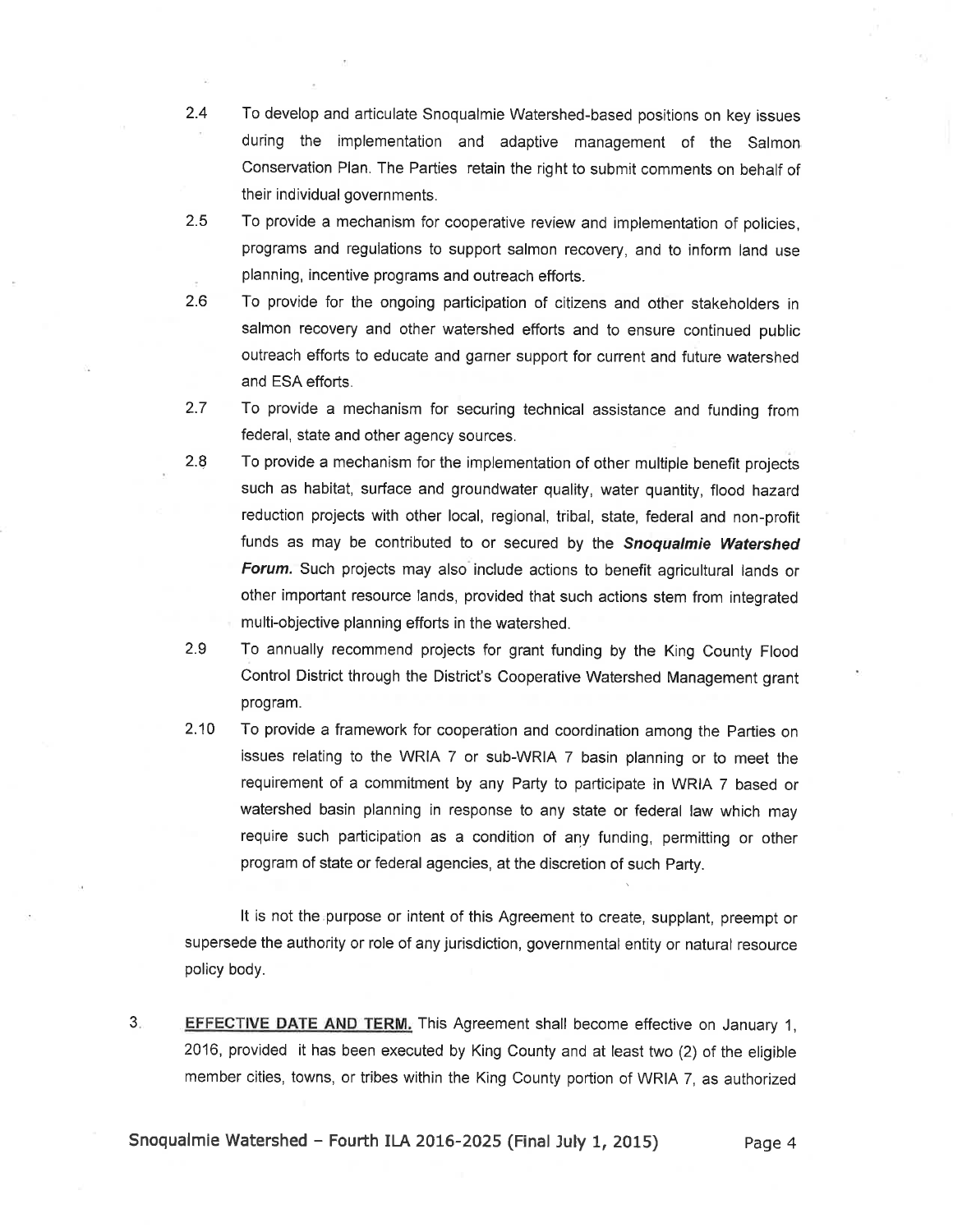by each government's governing body. Once effective, this Agreement shall remain in effect for a term of ten (10) years; provided, however, that this Agreement may be extended for such additional terms as the Parties may agree to in writing, with such extension being effective upon its executíon by King County and at least two (2) of the eligible member cities, towns, or tribes within the King County portion of WRIA 7. Such extension shall bind only those Parties executing the extension. Provisions for termination of membership under this agreement are in Section 8.

It is not the purpose or intent of this Agreement to prevent the Parties from entering into a WRIA 7-wide agreement at some future date prior to the end of the initial term of this Agreement.

## $4.$ ORGANIZATION AND MEMBERSHIP OF THE SNOQUALMIE WATERSHED FORUM.

The parties to this Agreement hereby establish a Snoqualmie Watershed Forum to serve as the formal governance structure for carrying out the purposes of this Agreement.

- 4.1 Each Party to this Agreement shall appoint one (1) elected official to serve as its primary representative, and one alternate representative to serve on the Snoqualmie Watershed Forum. If the Parties appoint a non-elected official as an alternate, that Party must designate in writing on the jurisdiction's letterhead whether the non-elected official can vote on behalf of that Party.
- 4.2 In addition to the representatives of each of the Parties, the Snoqualmie Watershed Forum shall also include five (5) ex-officio members to increase the representation of citizens and partner organizations within the Snoqualmie Watershed Forum. The five ex-officio representatives shall be appointed as follows: 1) one citizen appointed by the Snoqualmie Valley Government's Association; 2) two citizen residents of Council District 3 appointed by the King County Executive; 3) one representative of the King Conservation District (KCD) appointed by the KCD Board of Supervisors; and 4) one representative from a nonprofit organization appointed by the Snoqualmie Watershed Forum. Exofficio members participate in consensus decision making but do not participate in voting in the event consensus cannot be reached. The Forum may elect to add additional ex-officio members without amending the lLA, provided that any such addition has been discussed during at least one regular meeting of the Forum prior to the meeting where the final decision is made, with opportunity provided for public comment. The decision to add an ex-officio member is subject to the provisions of Section 5.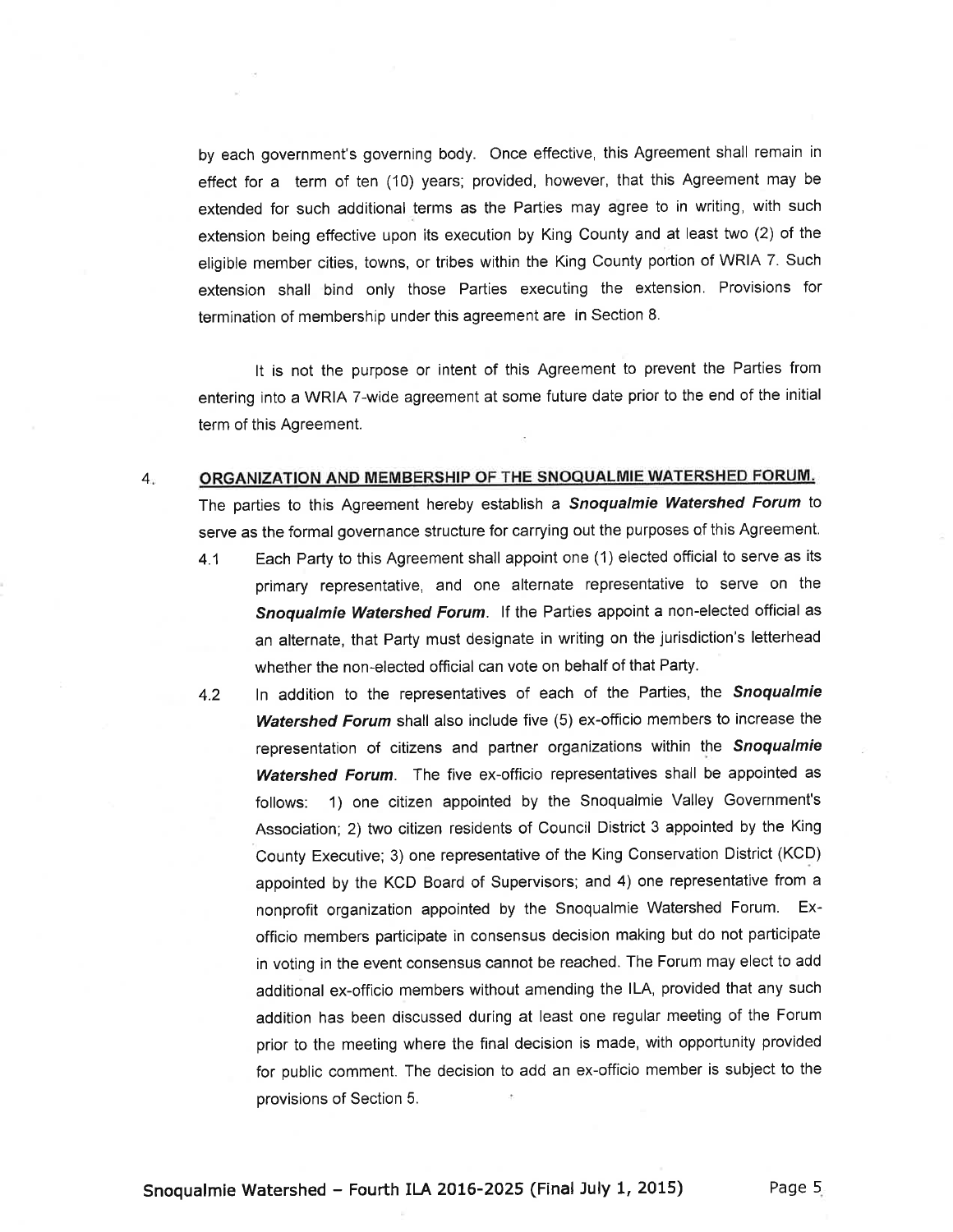- snoqualmie watershed Forum members shall serve a term of four years, or the remainder of their elected term (if appropriate), whichever is shorter. Snoqualmie Watershed Forum ex-officio members shall have appointed representatives whose terms shall be as follows: the three ex-officio member representatives appointed by the Snoqualmie Valley Governments Association and by the King County Executive shall each serve a term of four years; the exofficio member representative appointed by the King Conversation District shall serve a term of four years; and the ex-officio member representative appointed by the Snoqualmie Watershed Forum shall serve a term of two years. 4.3
- The services cost-shared under this agreement shall be provided to the Snoqualmie Watershed Forum by the Service Provider, currently King County Department of Natural Resources and Parks. The Snoqualmie Watershed Forum shall enter into a Memorandum of Understanding with the Service Provider, which shall set out the understanding of expectations for services to be provided and a method of regular consultation between the Service Provider and the Snoqualmie Watershed Forum concerning the performance of services hereunder. 4,4
- The Service Provider will meet with staff from each of the Parties at least once annually prior to October 1 to coordinate the development of a draft work program and budget for consideration by the Snoqualmie Watershed Forum for the following calendar year. 4.5
- The Snoqualmie Watershed Forum shall, by October 1 of each year, establish an annual budget that provides for the level of funding and total resource obligations of the Parties for the following calendar year. For non-tribal Parties, such obligations are to be allocated on a proportional basis based on the average of the population, assessed valuation and geographic area attributable to each Party to this Agreement, in accordance with the formula set forth in Exhibit A. The Exhibit A data shall be updated every third year, as more current data becomes available, by the Service Provider and approved by the Snoqualmie Watershed Forum. Exhibit A shall be automatically amended, without further action of the Parties, to reflect this updated data upon distribution of such data to the Parties in writing. When a federally recognized lndian tribe becomes party to this Agreement, the tribe's initial cost share shall be determined jointly by the Parties and will be inciuded in Exhibit A. Tribal cost share(s) shall also be re-evaluated at the same three-year intervals. The weight accorded to the tribe's vote for weighted voting pursuant to Section 5 for any given year shall 4.6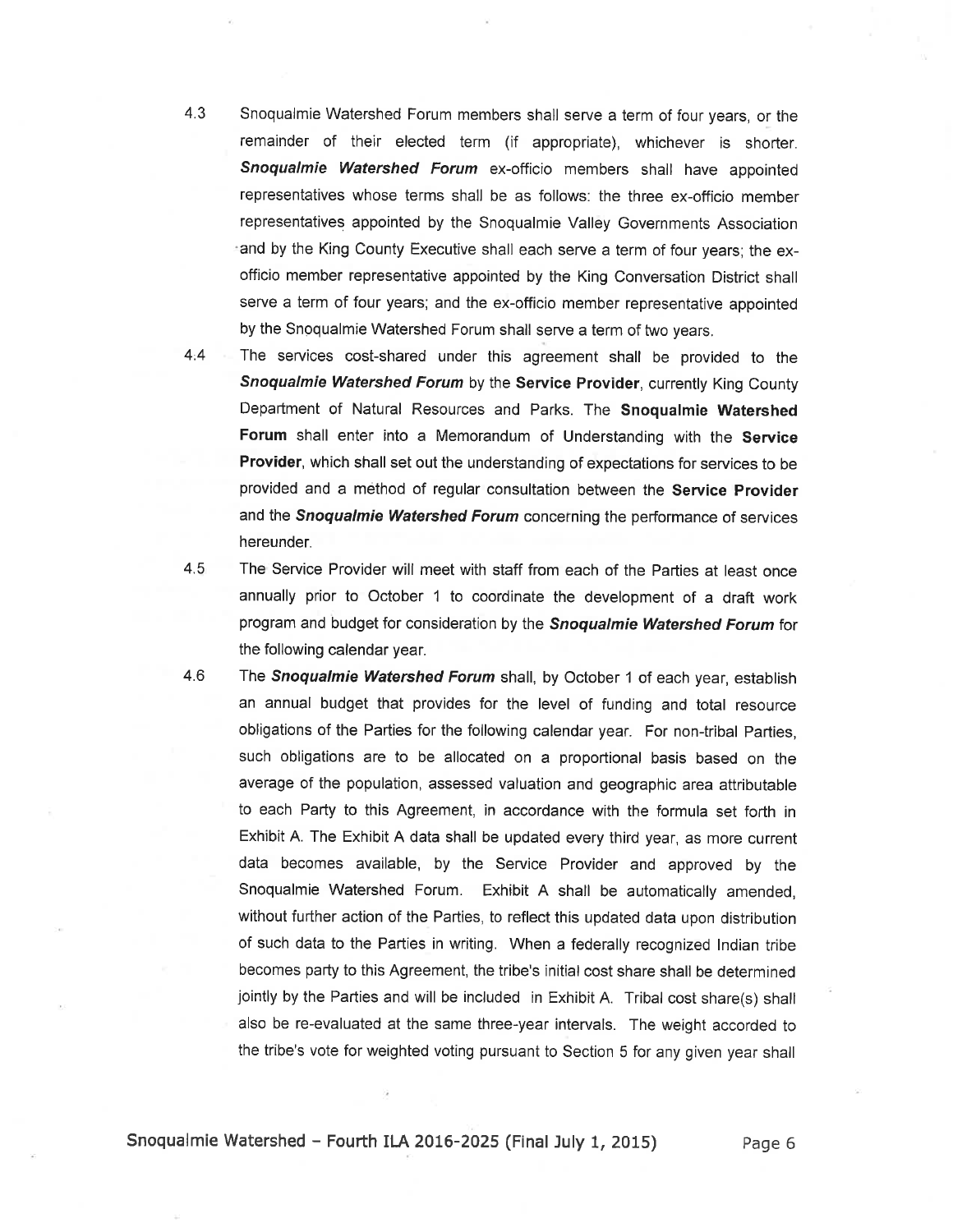correspond to the tribe's cost share for that year relative to the cost shares contributed by the other Parties for that year.

- 4.7 The Snoqualmie Watershed Forum shall oversee the expenditure of budgeted funds and shall allocate the utilization of resources contributed by each Party or obtained from other sources in accordance with the approved annual work program.
- 4.8 The Snoqualmie Watershed Forum shall review and evaluate annually the performance of the Service Provider to this Agreement, and shall provide for whatever actions are necessary to ensure that quality services are efficiently, effectively and responsibly delivered in the performance of the purposes of this agreement.
- 4.9 The Snoqualmie Watershed Forum may contract with similar watershed forum bodies, including the Recovery Forum or any other entities for any lawful purpose related hereto. The Parties may choose to create a separate legal or administrative entity under applicable state law, including without limitation a nonprofit corporation or general partnership, to accept private gifts, grants or financial contributions, or for any other lawful purposes.
- 4.10 Those Parties that are members of the Recovery Forum shall participate in regular meetings of the Recovery Forum to the extent possible in light of constraints on the availability of staff and elected officials. The Snoqualmie Watershed Forum may elect to designate a representative of the Parties to participate in the Recovery Forum on a regular basis.
- 4.11 The Snoqualmie Watershed Forum shall adopt rules and procedures that are consistent with its purposes as stated herein and are necessary for its operation.
- 5. VOTING. The Snoqualmie Watershed Forum shall make decisions, approve scope of work,'budget, priorities and any other actions necessary to carry out the purposes of this Agreement as follows:
	- 5.1 Decisions shall be made using a consensus model as much as possible that includes all Forum members. Each member agrees to use its best efforts and exercise good faith in consensus decision-making. Consensus may be reached by unanimous agreement of the members. lf unanimous agreement of members cannot be reached then the Parties may reach a decision by a majority recommendation with a minority report. Any Party who does not accept <sup>a</sup> majority decision may request weighted voting as set forth below.
	- 5.2 During the course of decision-making, a Snoqualmie Watershed Forum member may call for a non-binding "roll call" vote.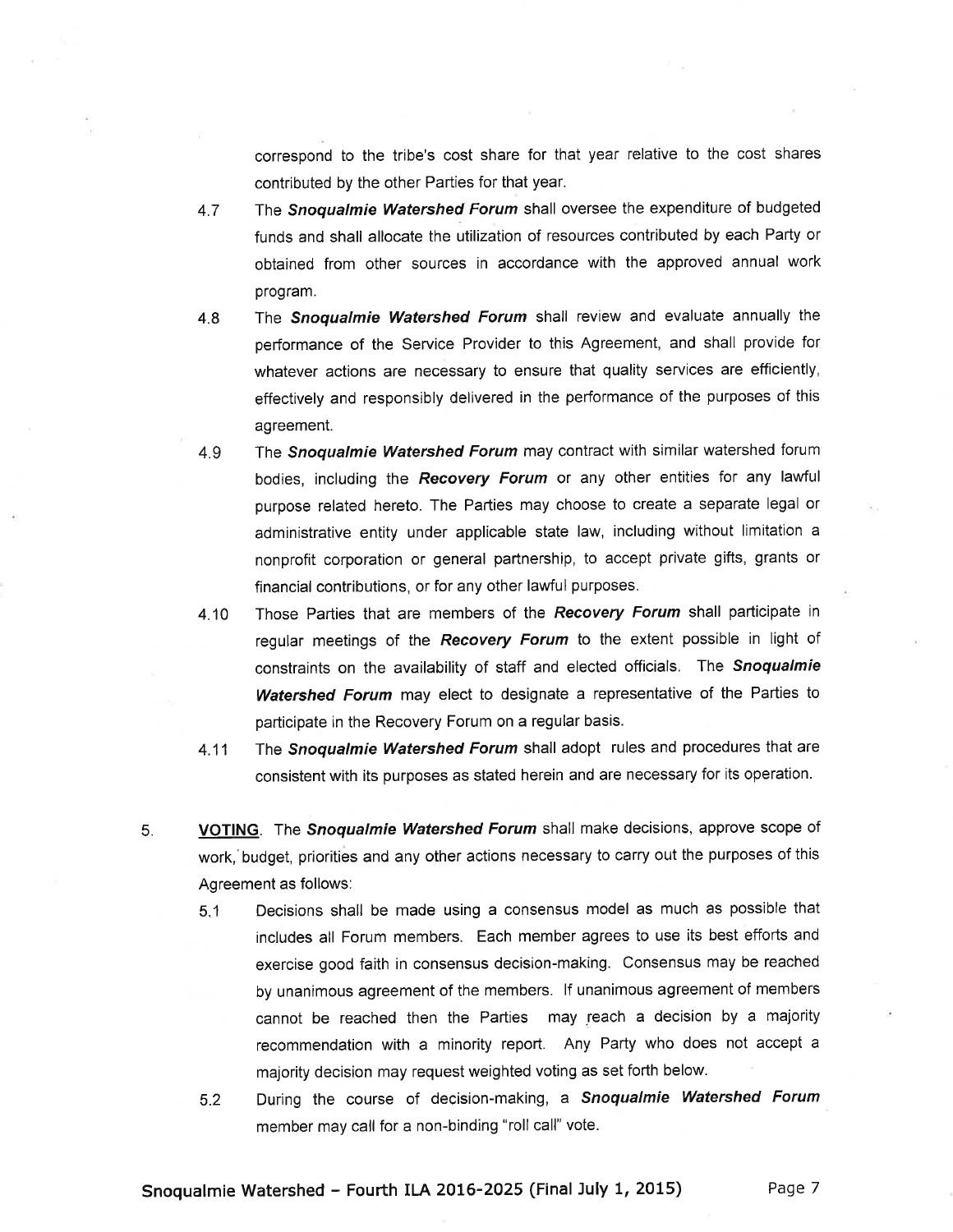- 5.3 ln the event consensus cannot be achieved, as determined by rules and procedures adopted by the **Snoqualmie Watershed Forum**, the **Snoqualmie** Watershed Forum shall take action on a dual-majority basis, as follows:
	- 5.3.1 Each Party, through its appointed representative, may cast its weighted vote in connection with a proposed Snoqualmie Watershed Forum action.

5.3.2 The weighted vote of each Party in relation to the weighted votes of each of the other Parties shall be determined by the percentage of the annual contribution made by each Party as set in accordance with Section 4.6 in the year in which the vote is taken.

5.3.3 For any action subject to weighted voting to be deemed approved, an affirmative vote must be cast by both a majority of the Parties and by a majority of the weighted votes of the Parties. No action shall be valid and binding on the Parties until it shall receive majority votes of both the total number of Parties and of the Parties representing a majority of the annual budget contribution for the year in which the vote is taken.

### 6 OBLIGATIONS OF PARTIES: BUDGET: FISGAL AGENT: RULES.

- 6.1 Each Party shall be responsible for meeting only its individual obligations hereunder as established in the annual budget adopted by the Snoqualmie Watershed Forum under this Agreement, including all such obligations related to the Snoqualmie Watershed Forum funding, technical support, and participation in related planning, and activities as set forth herein. lt is anticipated that separate actions by the legislative bodies of the Parties will be necessary from time to time in order to carry out these obligations.
- 6.2 During the term of this Agreement, the primary individual obligations of the Parties will be to participate in the Snoqualmie Watershed Forum and provide funding in support of the Snoqualmie Watershed Forum. Staff from each of the Parties shall meet periodically to, develop a proposed annual work program, coordinate implementation of the Salmon Conservation Plan and other watershed actions, and develop proposals for consideration by the **Snoqualmie** Watershed Forum.
- 6.3 No later than October 1 of each year of this Agreement, the **Snoqualmie** Watershed Forum shall adopt a budget, including its overhead and administrative costs, for the following calendar year. The budget shall propose the level of funding and other (e.9., staffing) responsibilities of the individual Parties for the following calendar year and shall propose the levels of funding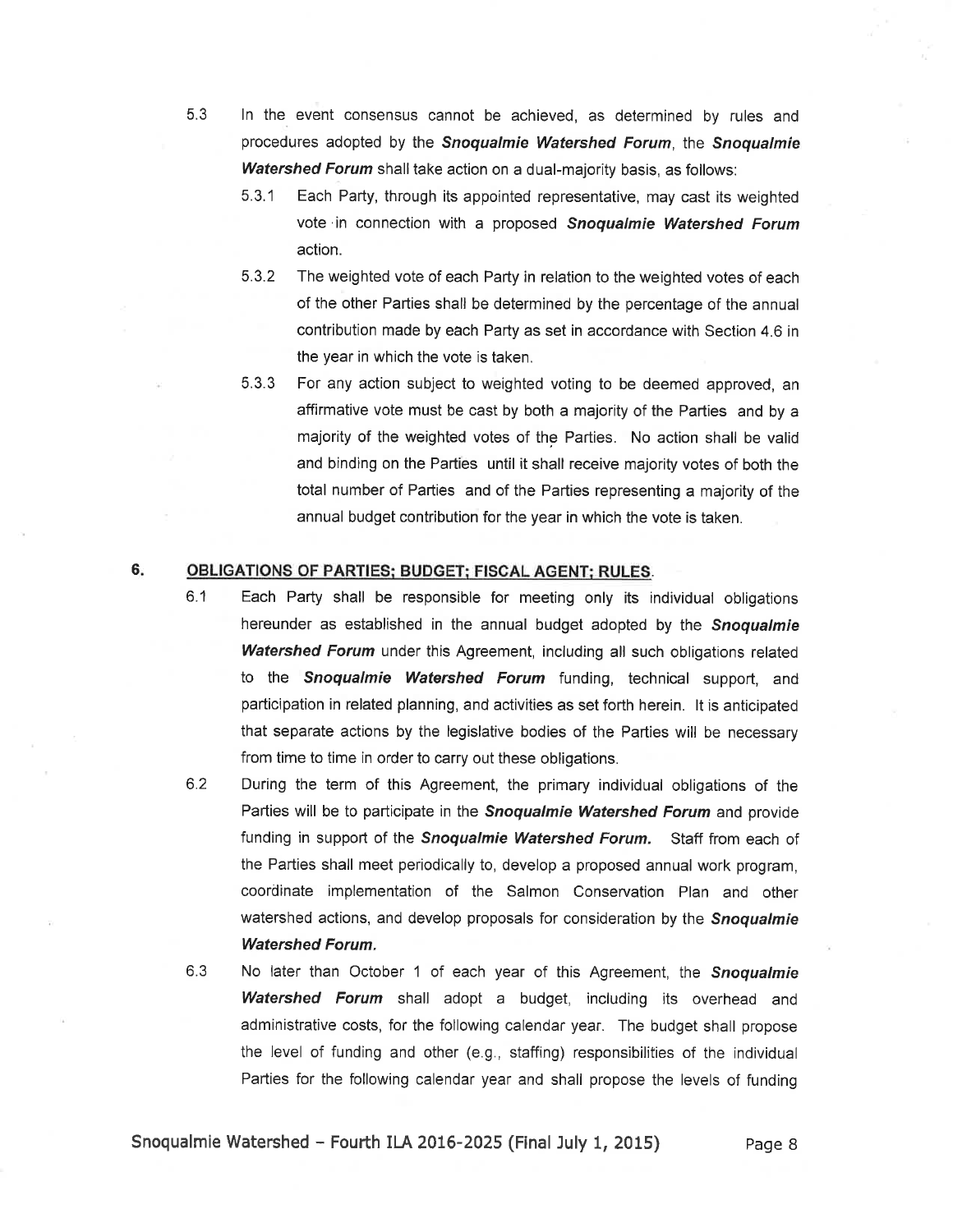and resources to be allocated to specific prioritized planning activities within the Snoqualmie Watershed and WRIA 7. The Parties shall thereafter take whatever separate legislative or other actions as may be necessary to address such individual responsibilities under the proposed budget, and shall have done so no later than the end of the fiscal year. Parties to this Agreement may elect to secure grant funding to meet their individual obligations.

- 6.4 Funds collected from the Parties or other sources on behalf of the Snoqualmie Watershed Forum shall be maintained in a special fund by King County as fiscal agent and as ex officio treasurer on behalf of the Snoqualmie Watershed Forum pursuant to rules and procedures established and agreed to by the **Snoqualmie Watershed Forum** and King County.. Such rules and procedures shall set out billing practices and collection procedures and any other procedures as may be necessary to provide for its efficient administration and operation.
- 6.5 Any Party may inspect and review all records maintained in connection with such fund at any reasonable time.
- 7. LATECOMERS. Governments located in King County lying wholly or partially within the management area of WRIA 7 which have not become a Party to this Agreement within twelve (12) months of the effective date of this Agreement may become a Party by obtaining written consent of all the voting members of the Snoqualmie Watershed Forum. The provisions of Section 5 otherwise governing decisions of the **Snoqualmie** Watershed Forum shall not apply to this section. The voting members of the Snoqualmie Watershed Forum and any governments seeking to become a Party shall jointly determine the terms and conditions under which the government may become a Party, which terms and conditions shall include payment by such government to the Snoqualmie Watershed Forum, of the amount determined jointly by the voting members of the *Snoqualmie Watershed Forum* and the government to represent such government's fair and proportionate share of all costs associated with activities undertaken by the Snoqualmie Watershed Forum as of the date the government becomes a Party. Any government that becomes a Party pursuant to this section shall thereby assume the general rights and responsibilities of all other Parties to this Agreement.

# 8. TERMINATION.

8.1 The obligations of any Party under this Agreement may be terminated by that Party, through action of its governing body, only upon notice to the other Parties by not later than December '1st for termination effective January '1 of the following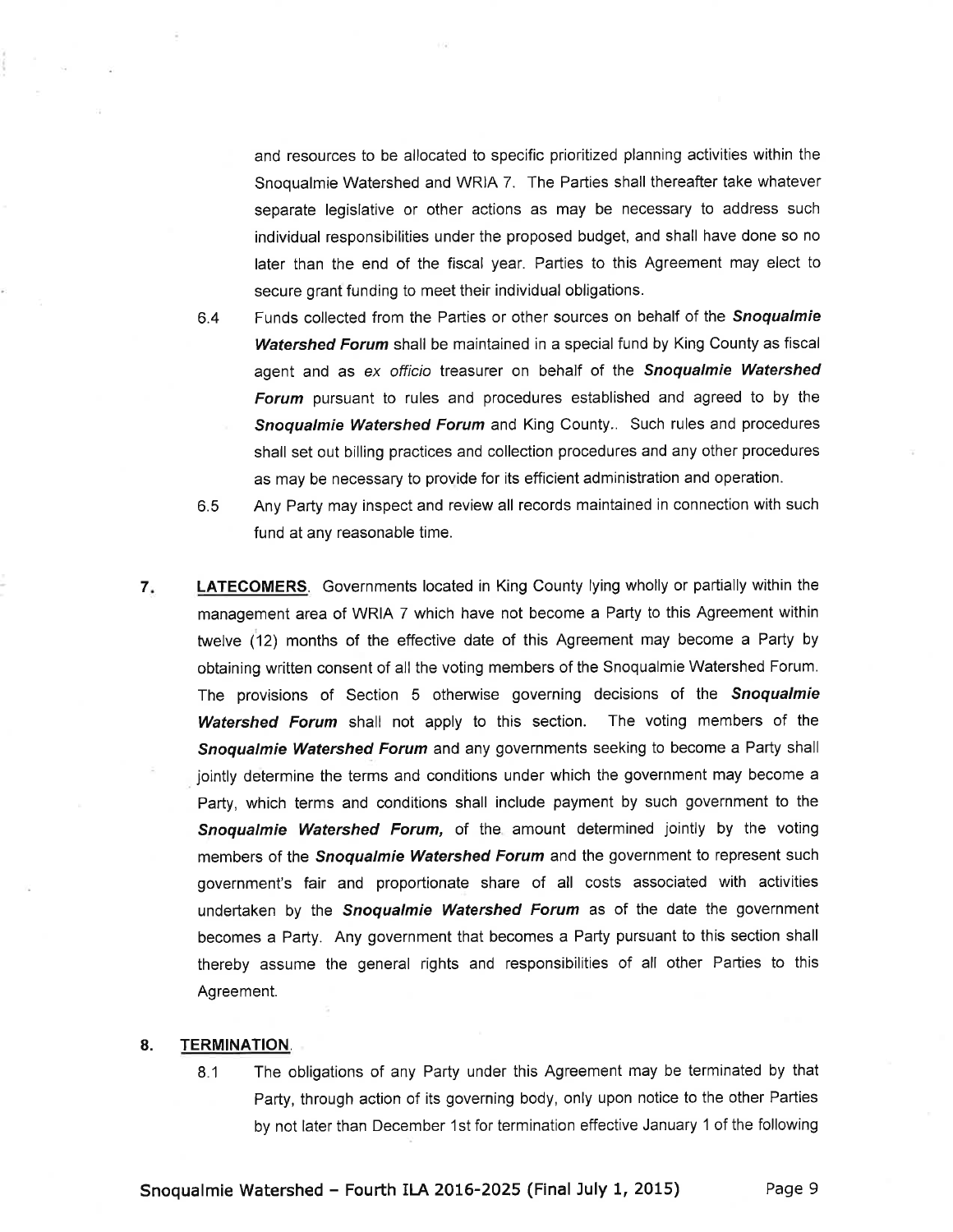year. The terminating Party shall remain fully responsible for meeting all of its funding and other obligations through the end of the calendar year in which such notice is given, together with any other costs that may have been incurred on behalf of such terminating Party up to the effective date of such termination. lt is possible that the makeup of the Parties to this Agreement may change from time to time. Regardless of any such changes, the Parties choosing not to exercise the right of termination shall each remain obligated to meet their respective share of the obligations of the Snoqualmie Watershed Forum as reflected in the annual budget.

8.2

This Agreement may be terminated in its entirety at any time by the written agreement of all Parties

- 9. HOLD HARMLESS AND INDEMNIFICATION. To the extent permitted by state law as to city and county governments, and federal law as governing to tribes, and for the limited purposes set forth in this Agreement, each Party shall protect, defend, hold harmless and indemnify the other Parties, their officers, elected officials, agents and employees, while acting within the scope of their employment as such, from and against any and all claims (including demands, suits, penalties, liabilities, damages, costs, expenses, or losses of any kind or nature whatsoever) arising out of or in any way resulting from such Party's own negligent acts or omissions related to such Party's participatíon and obligations under this Agreement. Each Party to this Agreement agrees that its obligations under this subsection extend to any claim, demand and/or cause of action brought by or on behalf of any of its employees or agents. For this purpose, each Party, by mutual negotiation, hereby waives, with respect to the other Parties only, any immunity that would otherwise be available against such claims under the industrial insurance act provisions of Title 51 RCW. ln the event that either Party incurs any judgment, award, and/or cost arising therefrom, including attorneys' fees, to enforce the provisions of this Section, all such fees, expenses, and costs shall be recoverable from the responsible Party to the extent of that Party's culpability. The provisions of this Section shall survive and continue to be applicable to Parties exercising the right of termination pursuant to Section 8.
- 10. NO ASSUMPTION OF LIABILITY. In no event do the Parties to this Agreement intend to assume any responsibility, risk or liability of any other Party to this Agreement or otherwise with regard to any Party's duties, responsibilities or liabilities under the ESA, or any other act, statute, regulation, or ordinance of any local municipality or government, the State of Washington, or the United States.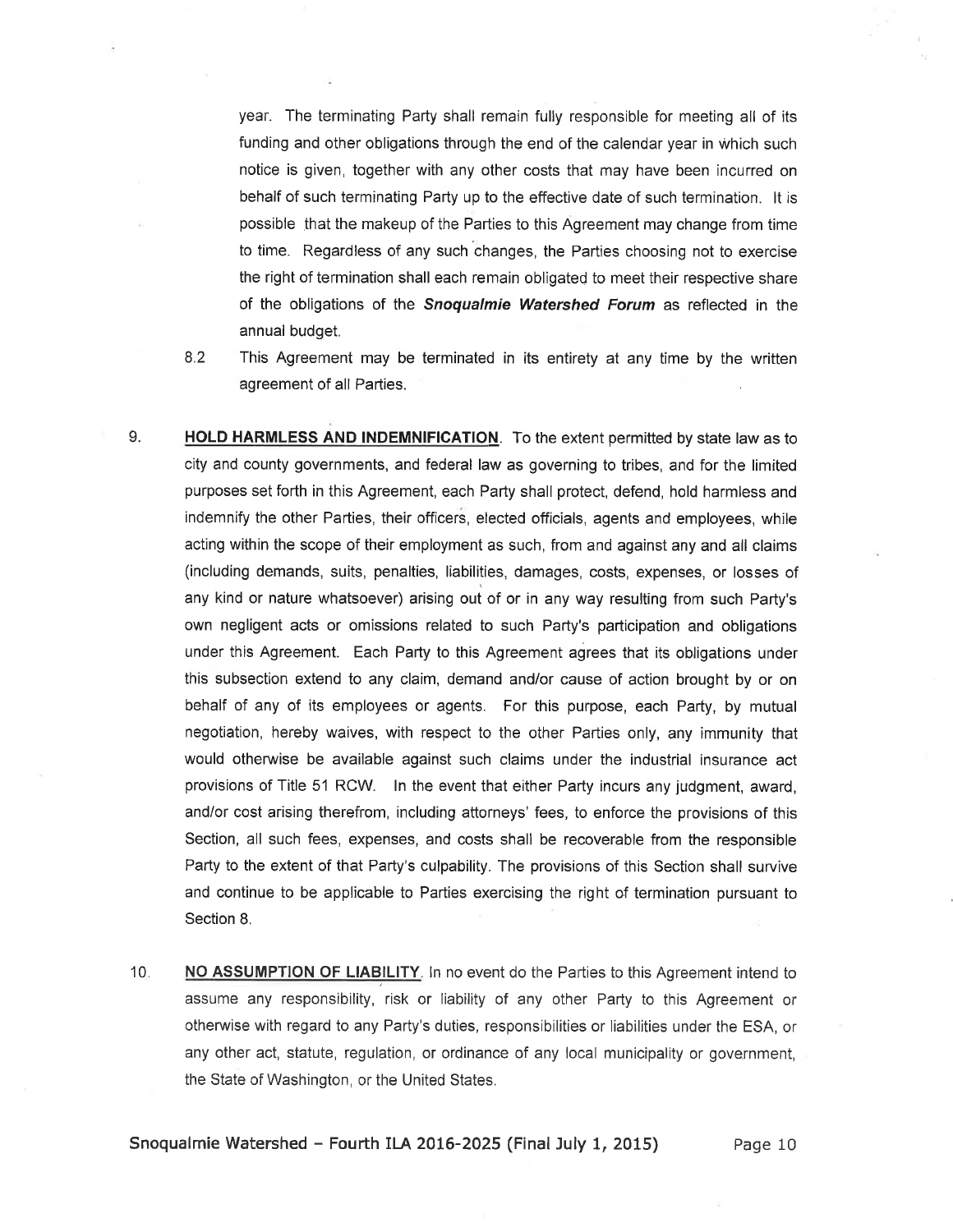- 11. VOLUNTARY AGREEMENT. This Agreement is voluntary and is acknowledged and agreed that no Party is committing to adopt or implement any actions or recommendations that may be contained in the Salmon Conservation Plan developed pursuant to this Agreement.
- 12. NO PRECLUSION OF ACTIVITIES OR PROJECTS. Nothing herein shall preclude any one or more of the Parties from choosing or agreeing to fund or implement any work, activities or projects associated with any of the purposes hereunder by separate agreement or action, provided that any such decision or agreement shall not impose any funding, participation or other obligation of any kind on any Party to this Agreement which is not a party to such decision or agreement.
- 13. NO THIRD PARTY RIGHTS. Nothing contained in this Agreement is intended to, nor shall it be construed to, create any rights in any third party, including without limitation the Recovery Forum, National Oceanic and Atmospheric Administration - Fisheries, United States Fish and Wildlife Service, any agency or department of the United States, or, the State of Washington, or to form the basis for any liability on the part of the Snoqualmie Watershed Forum or any of the Parties, or their officers, elected officials, agents and employees, to any third party.
- 14. **AMENDMENTS.** This Agreement may be amended, altered or clarified only by the unanimous consent of the Parties to this Agreement, and requires authorization and approval by each Party's governing body.
- 15. **COUNTERPARTS**. This Agreement may be executed in counterparts.
- 16. **APPROVAL BY PARTIES' GOVERNING BODIES**. This Agreement has been authorized and approved for execution by each Party's governing body.
- 17. ENTIRE AGREEMENT. This Agreement contains the entire Agreement among the parties, and supersedes all prior negotiations, representations, and agreements, oral or otherwise, regarding the specific terms of this Agreement.

IN WITNESS WHEREOF, the Parties hereto have executed this Agreement on the dates indicated below: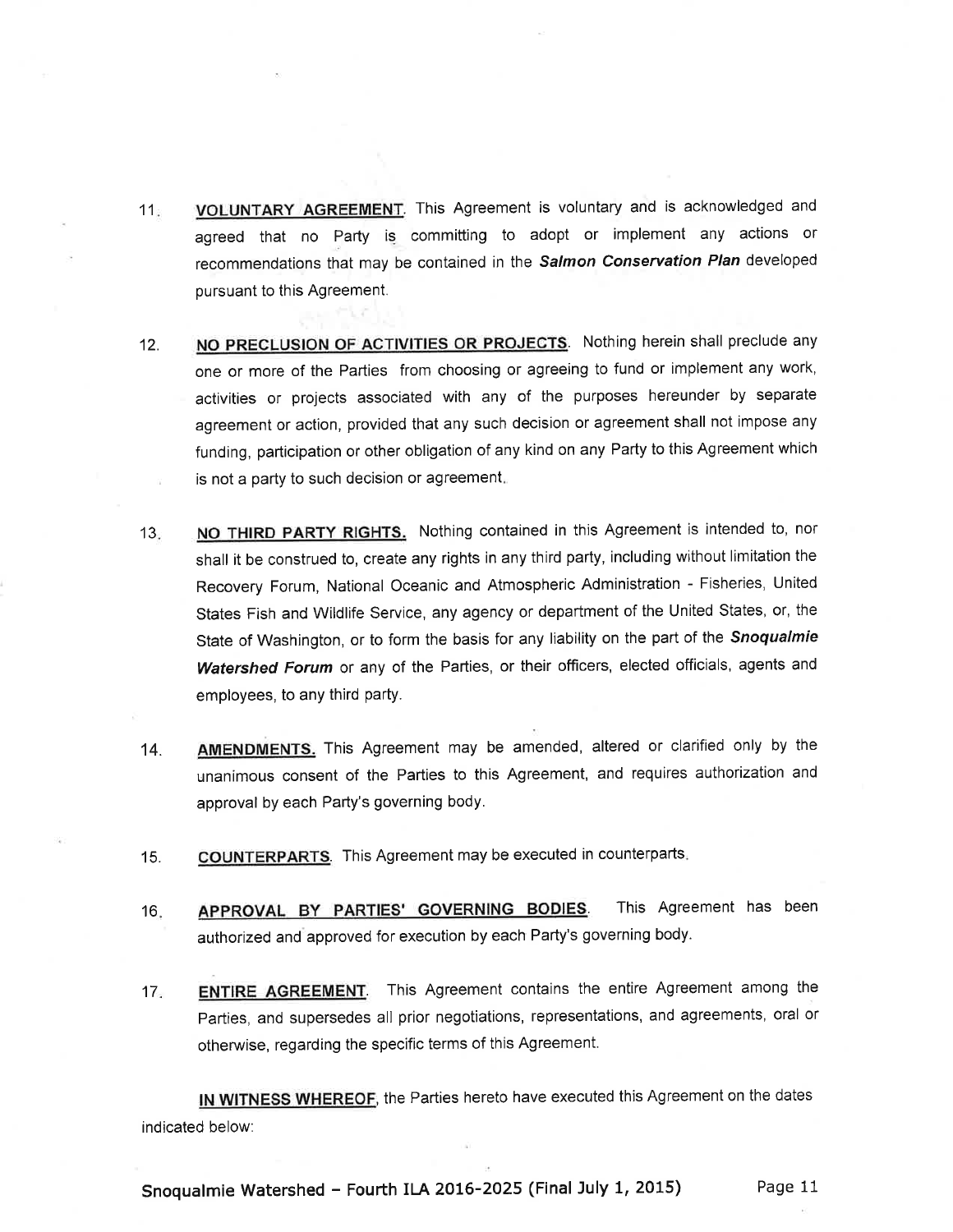Approved as to form:

Date:

| By:    | sauf B torlulle       |
|--------|-----------------------|
| Title: | Daywhy Muscleting AM. |

 $12/1/15$ 

|        | <b>KING COUNT)</b> |
|--------|--------------------|
| By:    |                    |
| Title: | CONNEP             |
| Date:  | 3/2015             |

Date:  $\overline{\phantom{a}}$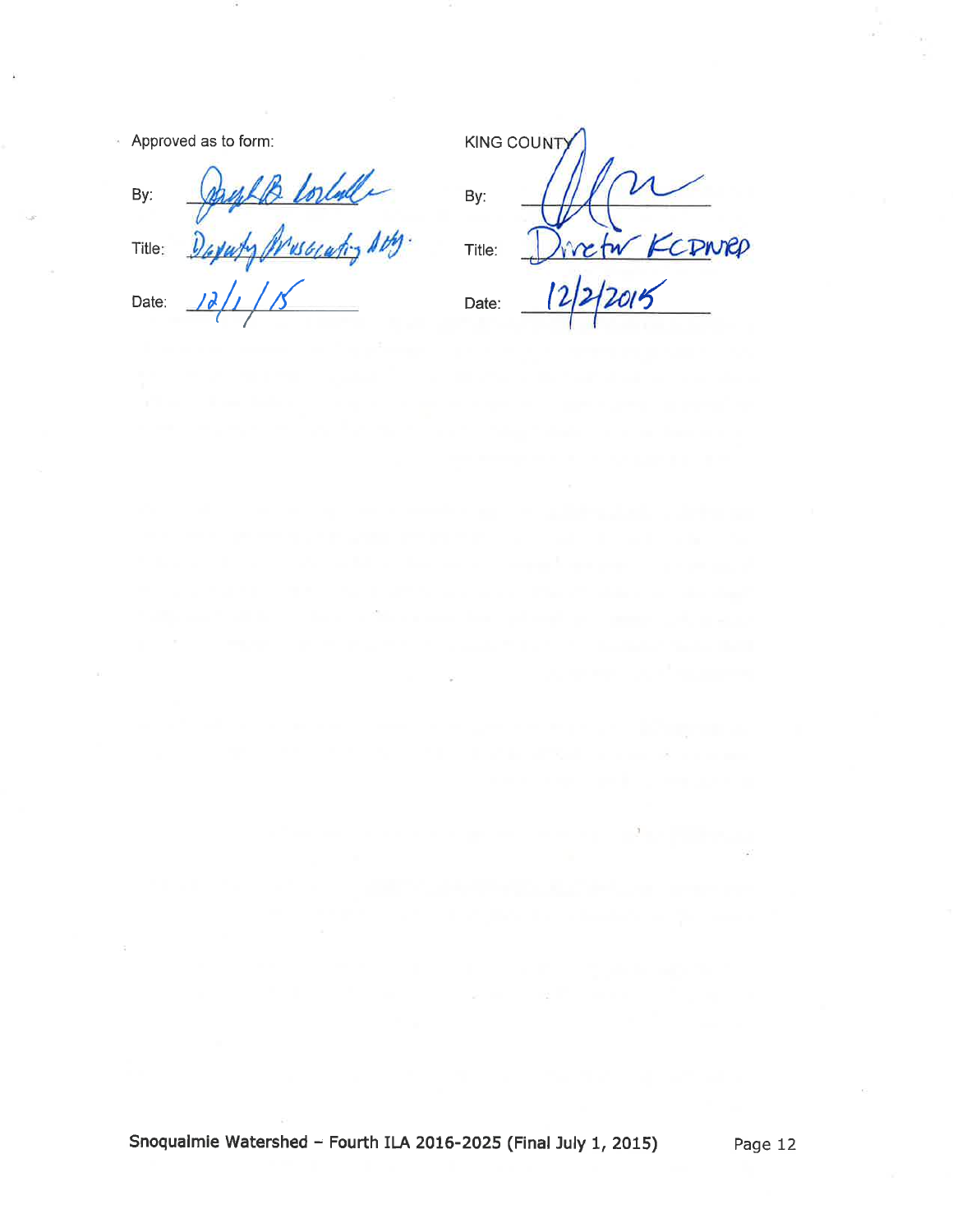| Approved as to form: | <b>CITY OF CARNATION</b>             |  |
|----------------------|--------------------------------------|--|
| By:                  | By:                                  |  |
| Title:               | Phil Messina, City Manager<br>Title: |  |
| - Date:<br>÷         | July 22, 2015<br>Date:               |  |
|                      |                                      |  |

ŵ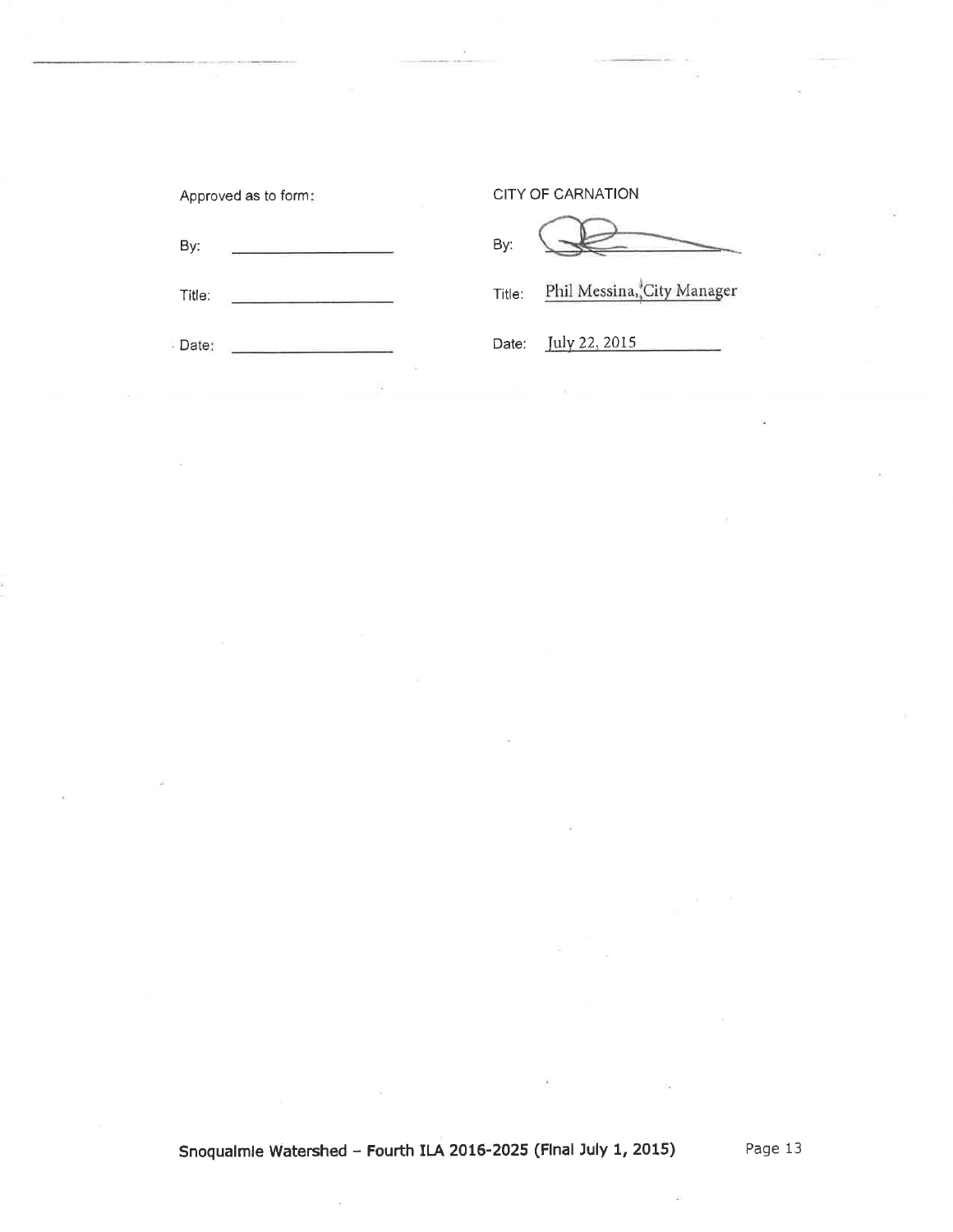Approved as to form:

 $By:$ 4 Title: Rachel Turpin Date:

CITY OF DUVALL By: AYOR  ${\underline{\mathsf M}}$ Title:  $\zeta$ Date:

Snoqualmie Watershed - Fourth ILA 2016-2025 (Final July 1, 2015)

Page 14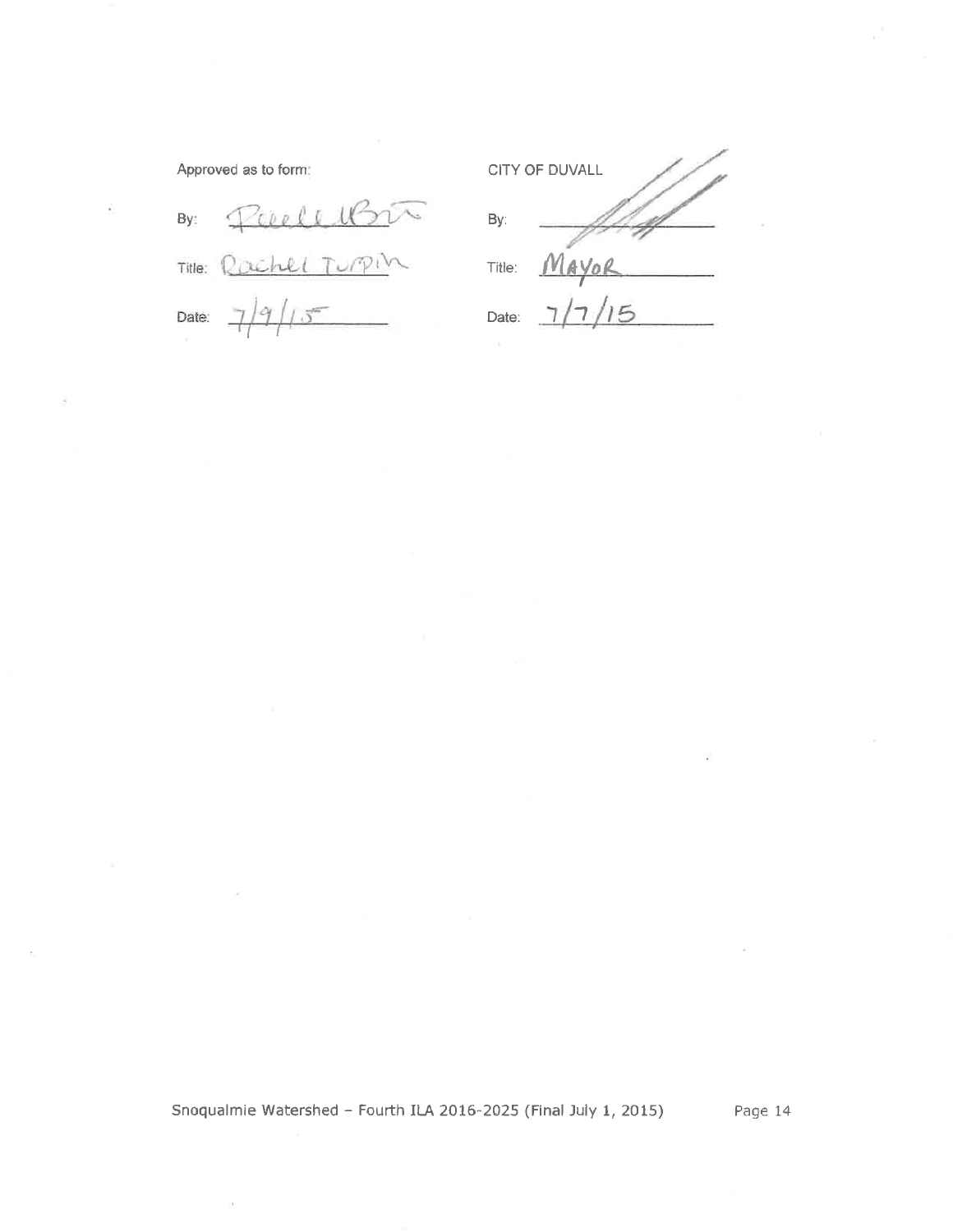By:  $\mathsf{By}$ : By: ,<br>Title:

Approved as to form: CITY OF NORTH BEND

Title: Title:  $\frac{l_1t_1}{s|2l_1|15}$  Title:  $\frac{m_2p_2}{s|2l_1|15}$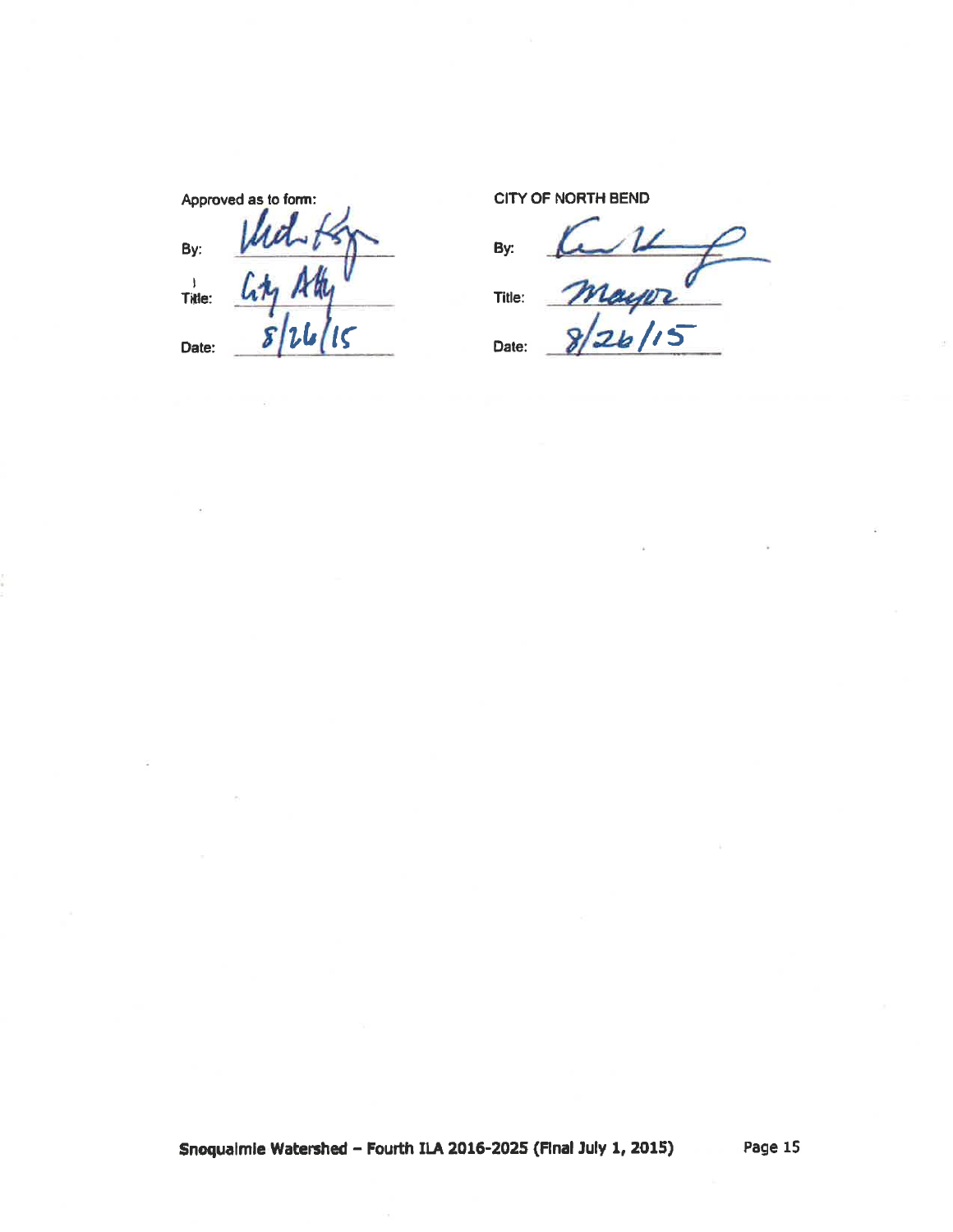| Approved as to form: | CITY OF SNOQUALMIE |  |
|----------------------|--------------------|--|
| By:                  | By:                |  |
| Title:               | Title:             |  |
| Date:                | Date:              |  |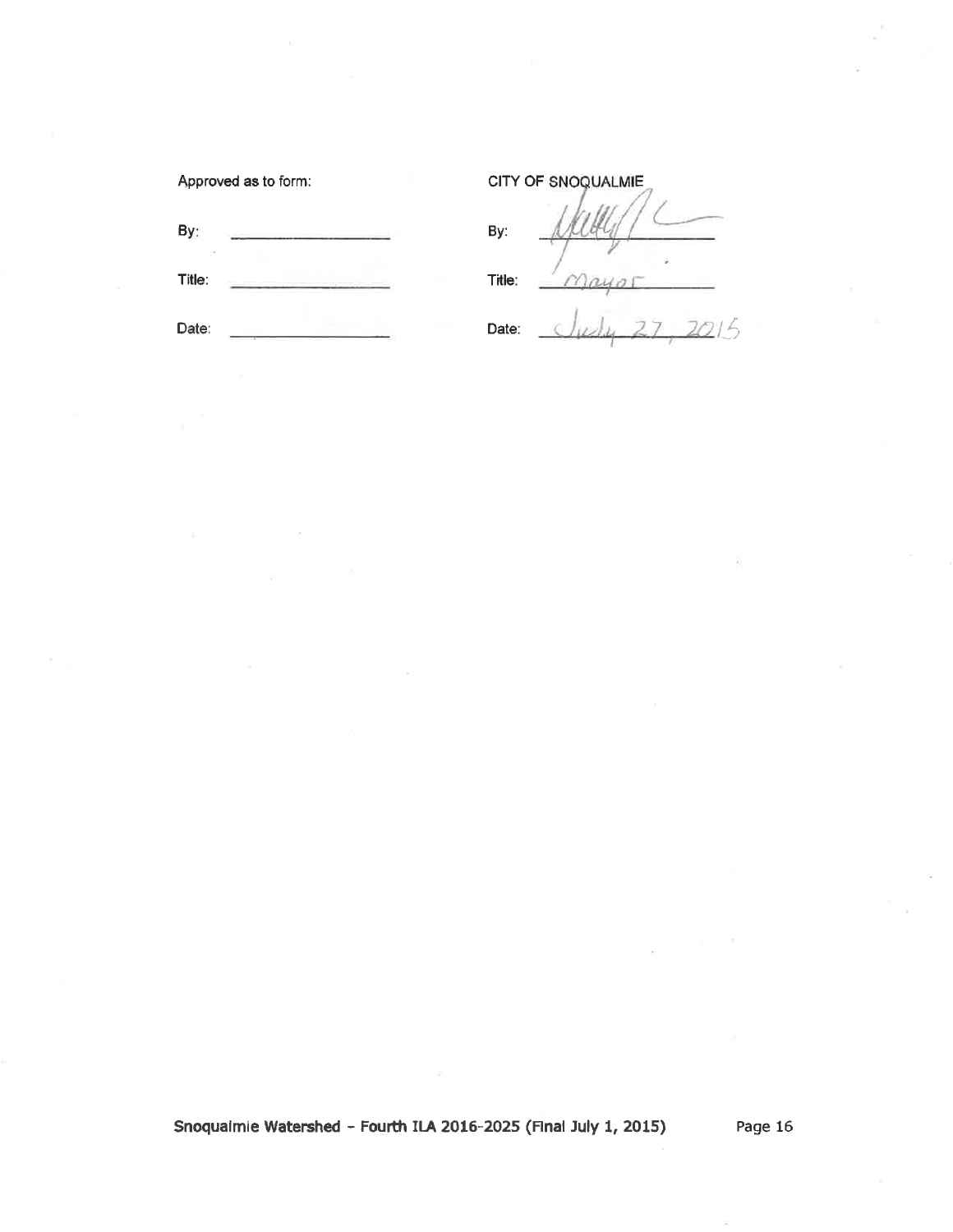Approved as to form: By: Title: Inthinse Legal Date:

SNOQUALMIE TRIBE

Carolypo Lubonau By: Title: Chairwoman Date: 7/31/2015

Snoqualmie Watershed - Fourth N.A 2016-2025 (Final July 1, 2015)

Page 17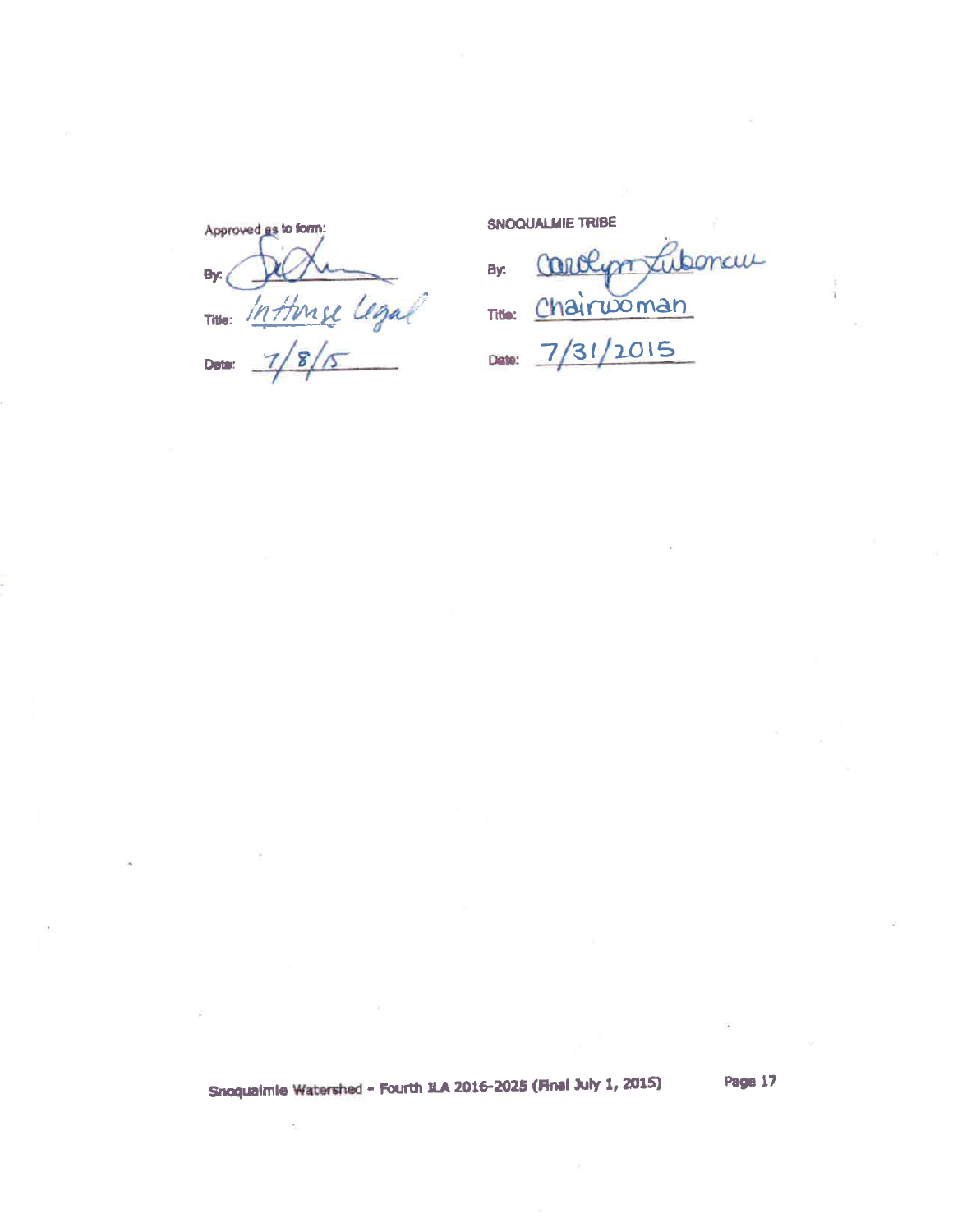Approved as to form:

TOWN OF SKYKOMISH

| By:    | By:   | Alam A Goider |
|--------|-------|---------------|
| Title: |       | Title: Major  |
| Date:  | Date: | 9/15/2015     |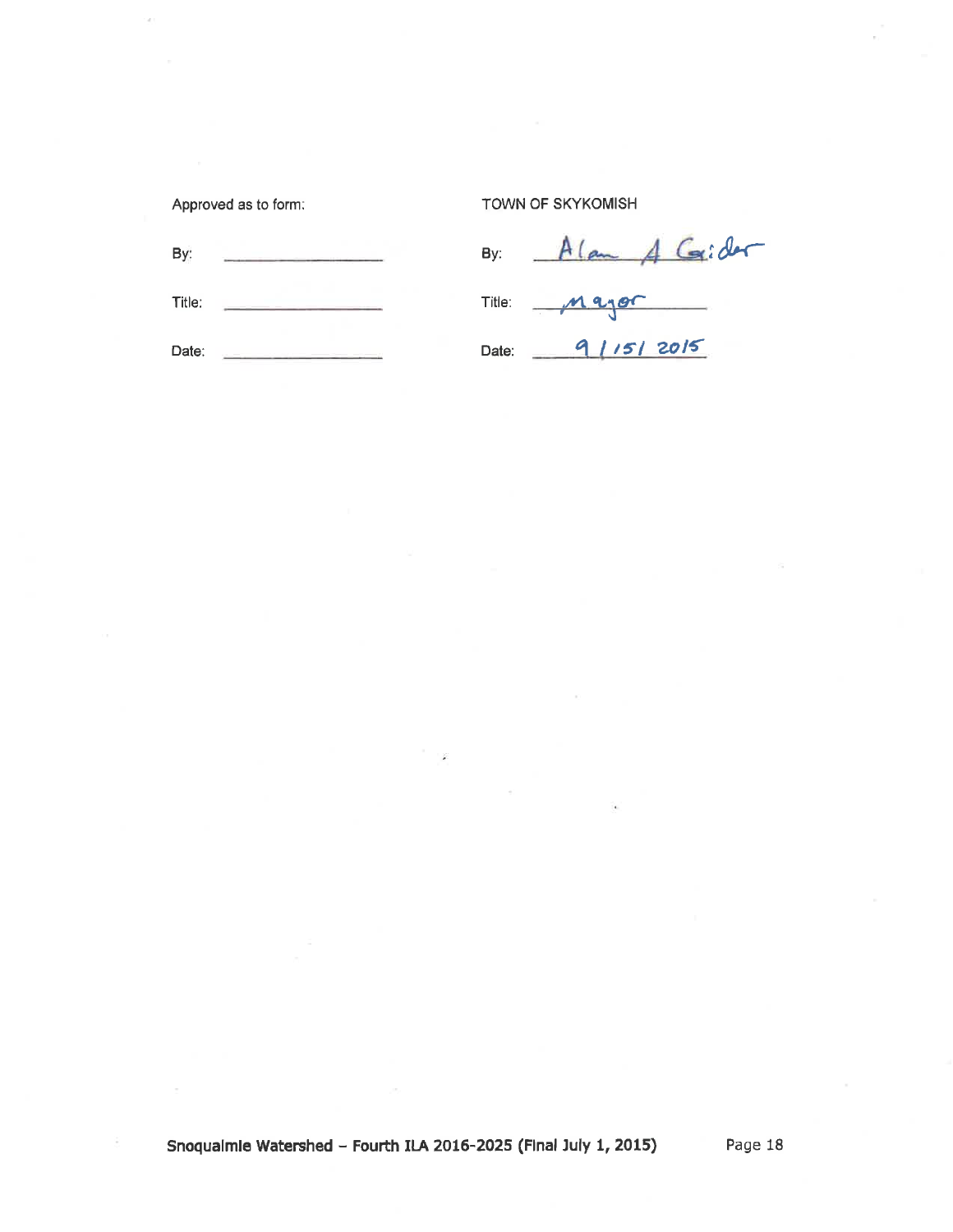Approved as to form: By: RECREVATORN APTY Title: Date: 8.10.15

**TULALIP TRIBES** 

Mel Aheldlon By: Title: Chairman  $8|4|$  $\overline{5}$ Date:

Snoqualmie Watershed - Fourth ILA 2016-2025 (Final July 1, 2015)

Page 19